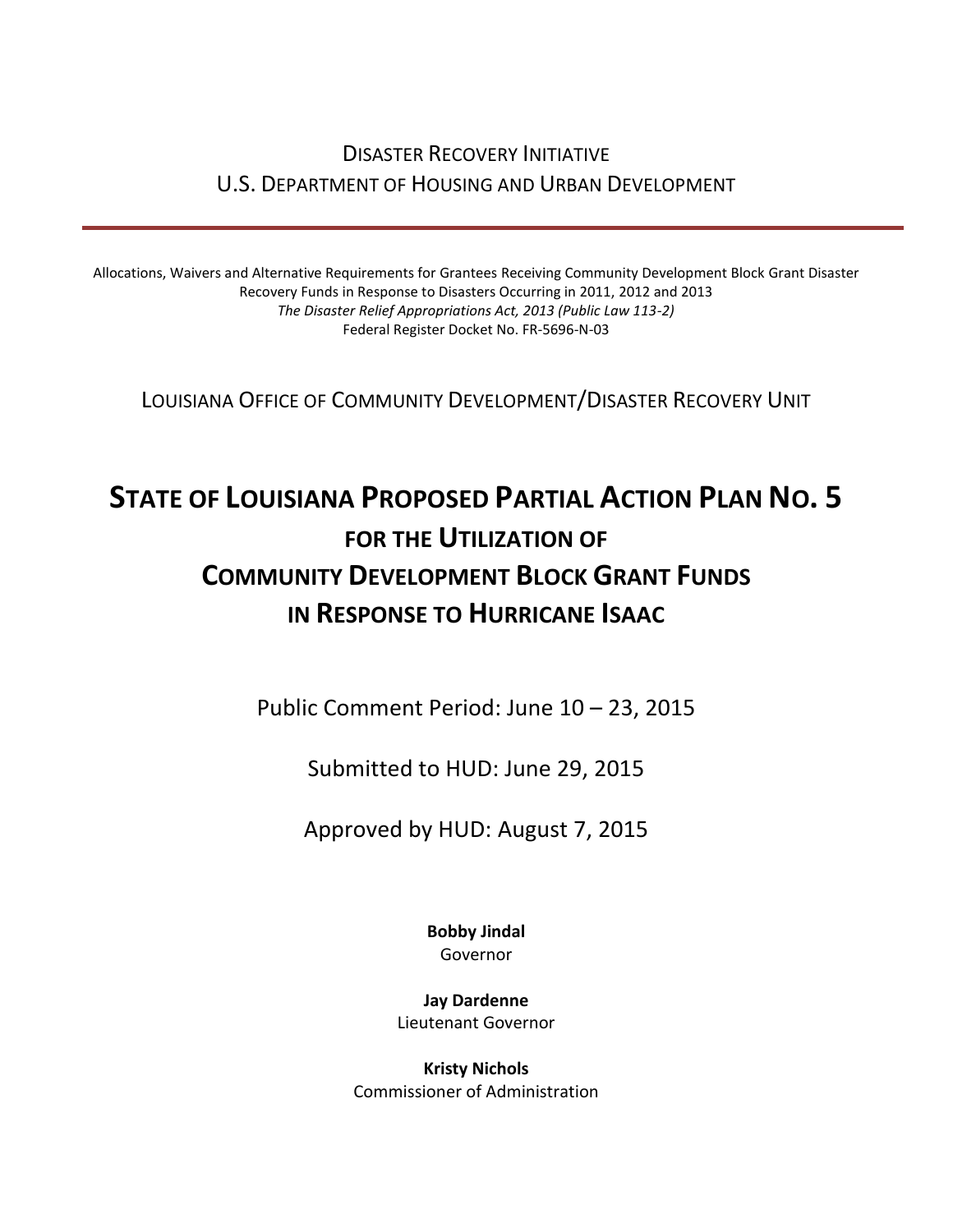#### **I. Overview**

This Partial Action Plan No. 5 allocates \$4,039,600, as a subset of Plaquemines Parish's previously allocated \$16,953,000, to the newly created *Housing Elevation/HMGP Non-Federal Match Program* and further obligates \$1,009,900 for the program. This funding allocation and obligation, in accordance with the parish's unmet needs assessment as outlined in the state's Initial Action Plan approved November 4, 2013, is necessary to address unmet housing needs in Plaquemines Parish in response to Hurricane Isaac.

| Program                                             | <b>Total</b><br><b>Allocation</b> | $%$ of<br><b>Allocation</b> | <b>Previous</b><br><b>Action Plan</b><br><b>Obligations</b> | <b>Obligation for</b><br><b>Partial Action</b><br>Plan No. 5 | <b>Future</b><br><b>Partial</b><br><b>Action Plans</b> |
|-----------------------------------------------------|-----------------------------------|-----------------------------|-------------------------------------------------------------|--------------------------------------------------------------|--------------------------------------------------------|
| St. John the Baptist Parish                         | \$32,674,000                      | 50.8%                       | \$1,756,025                                                 | \$0                                                          | \$30,917,975                                           |
| <b>Plaquemines Parish</b>                           | \$16,953,000                      | 26.3%                       | \$1,129,000                                                 | \$1,009,900                                                  | \$14,814,100                                           |
| <b>FEMA Cost-Share</b>                              | \$5,886,000                       | 9.1%                        | \$5,886,000                                                 | \$0                                                          | \$0                                                    |
| State Administration, Planning and Program Delivery | \$3,320,000                       | 5.2%                        | \$700,000                                                   | \$0                                                          | \$2,620,000                                            |
| Hazard Mitigation Cost-Share Assistance Program     | \$3,021,084                       | 4.7%                        | \$1,090,000                                                 | \$0                                                          | \$1,931,084                                            |
| Homeowner Rehabilitation Program                    | \$1,425,000                       | 2.2%                        | \$712,500                                                   | \$0                                                          | \$712,500                                              |
| Parish Recovery Priority Projects                   | \$1,100,000                       | 1.7%                        | \$832,373                                                   | \$0                                                          | \$267,627                                              |
| <b>Total</b>                                        | \$64,379,084                      | 100.0%                      | \$12,105,898                                                | \$1,009,900                                                  | \$51,263,286                                           |

#### **II. Program Description**

As documented in the state's Initial Action Plan, a large number of homeowners in Plaquemines Parish reported damages as a result of Hurricane Isaac. These damages represented a high concentration of homeowners spread across a wide geographic area within the parish.

#### **Plaquemines Parish Demographics and Damage Summary**

| <b>Location</b>       | <b>Census Owner Occ.</b> | Owners w/ Dmg. | % Owner Dmg. |
|-----------------------|--------------------------|----------------|--------------|
| <b>Belle Chasse</b>   | 2,835                    | 361            | 13%          |
| <b>Boothville</b>     | 267                      | 188            | 70%          |
| Buras-Triumph         | 356                      | 345            | 97%          |
| Empire                | 346                      | 271            | 78%          |
| Port Sulphur          | 522                      | 450            | 86%          |
| Venice                | 60                       | 32             | 53%          |
| <b>Rest of Parish</b> | 1,652                    | 1,133          | 69%          |
| <b>Total</b>          | 6,038                    | 2,780          | <b>46%</b>   |

**Source: FEMA Individual Assistance April 2013**

Moreover, this damage was extensive, and it disproportionately affected a low-and moderate-income (LMI) population.

#### **Damage Breakdown of Owner-Occupied Households by Location**

| Location            | # Damaged | Ave. RP FVL |          | <b>Total RP FVL</b> |
|---------------------|-----------|-------------|----------|---------------------|
| <b>Belle Chasse</b> | 361       | S           | 1.362.28 | \$<br>491,783.96    |
| <b>Boothville</b>   | 188       | \$          | 2,583.07 | \$<br>485,618.02    |
| Buras-Triumph       | 345       | \$          | 2.544.33 | \$<br>877,795.04    |
| Empire              | 271       | \$          | 2,400.87 | \$<br>650,636.75    |
| Port Sulphur        | 450       | \$          | 2.614.42 | \$<br>1,176,489.73  |
| Venice              | 32        | \$          | 1.414.37 | \$<br>45.259.99     |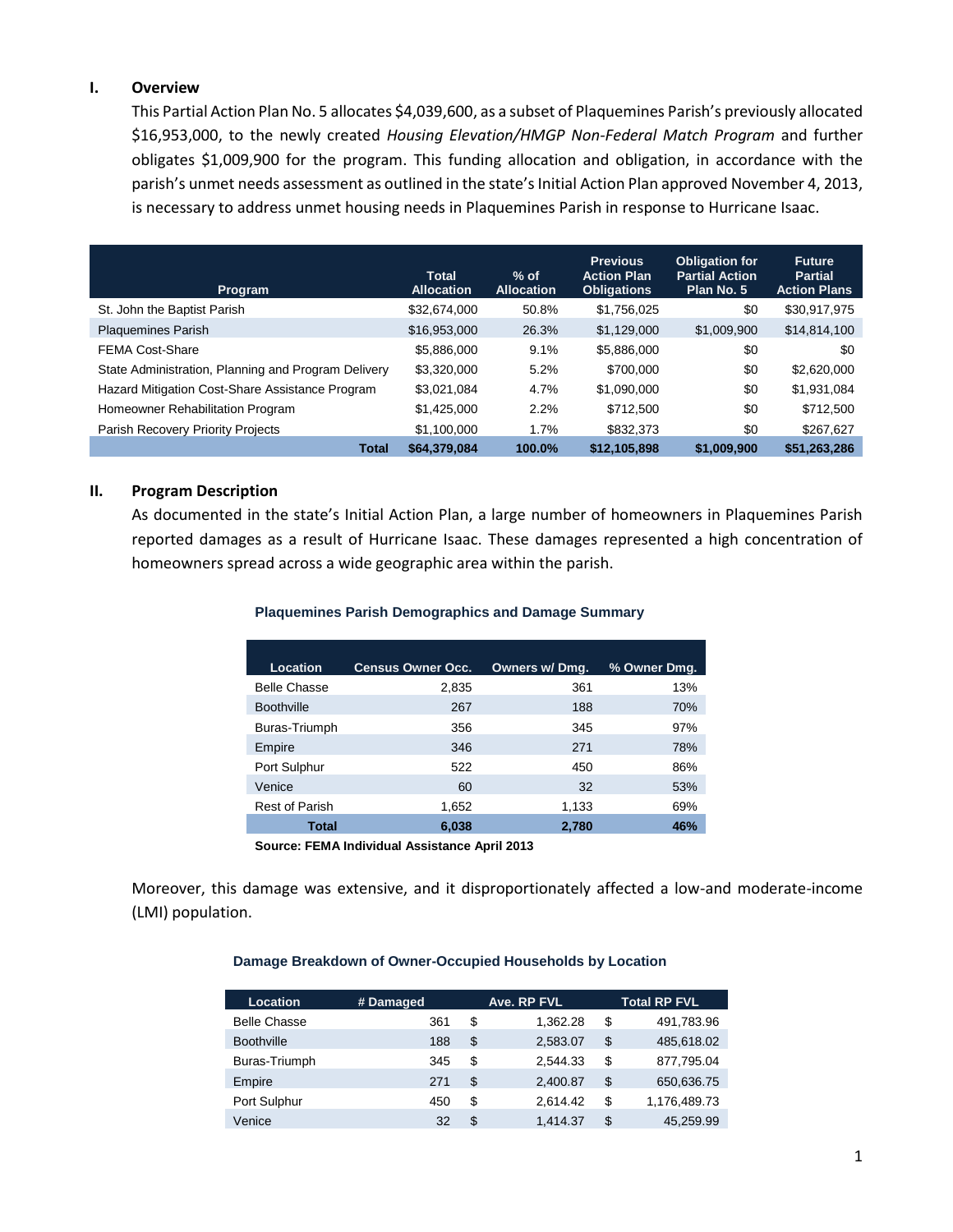| Rest of Parish | 1.133 | 23.580.00 | S S | 26.716.135.51 |
|----------------|-------|-----------|-----|---------------|
| Total          | 2.780 | 10.950.98 |     | 30,443,719.00 |

**Source: FEMA Individual Assistance April 2013**

#### **Damage Breakdown of Owner-Occupied Households by Income**

| <b>Type</b> | # Damaged |   | Ave. RP FVL |     | <b>Total RP FVL</b> | % Households |
|-------------|-----------|---|-------------|-----|---------------------|--------------|
| LMI         | 1.699     | S | 8.611.33    | \$. | 14.630.652.66       | 61.12%       |
| Not LMI     | 1.081     | S | 14.628.18   | S   | 15.813.066.34       | 38.88%       |
| Total       | 2.780     | S | 10.950.98   |     | 30,443,719.00       | 100.00%      |

**Source: FEMA Individual Assistance April 2013**

Finally, and as documented in the state's Initial Action Plan, these damages equated to a substantial unmet housing need in Plaquemines Parish.

#### **Unmet Housing Need Estimate in Plaquemines Parish as of April 2013**

| <b>FEMAIA</b>      |                   |                   |                   |                       |               |
|--------------------|-------------------|-------------------|-------------------|-----------------------|---------------|
| <b>Est. Damage</b> | Haz. Pavout in IA | Adi. NFIP Pavout  | Assistance        | <b>SBA Home Loans</b> | Unmet Need    |
| 126,517,152.01     | (10,029,951.86)   | \$(15,468,068.38) | \$(10,977,921.24) | \$ (23,736,100.00)    | 66.305.110.53 |

Given limited resources and these identified housing needs, the state seeks to leverage investment for long-term resilience. Therefore, it is critical the state utilize its CDBG-DR allocation within Plaquemines Parish to elevate residential structures, with a particular emphasis on LMI households. With this proposed allocation of \$4,039,600 and initial obligation of \$1,009,900 to the program, the state and parish believe this need will be diminished.

The *Housing Elevation/HMGP Non-Federal Match Program* is a voluntary elevation program, implemented and administered in conjunction with homeowner elevation activities conducted in accordance with the parish's FEMA-funded Hazard Mitigation Grant Program (HMGP) for those homes located in flood-prone areas throughout the parish.

Per Federal Register Vol. 78, No. 76, HUD has stipulated specific requirements regarding sustainable rebuilding efforts as part of its disaster recovery programs. These requirements include "elevating or flood proofing new construction and substantial improvements to one foot above the base flood elevation" for those projects within special flood hazard areas or equivalent in FEMA's "most recent and current data source." Recognizing the state's long and well-documented history of flooding, as well as its ongoing efforts to mitigate future flooding in its most vulnerable areas, the state is committed to upholding both the spirit and the letter of these requirements, as illustrated through this Partial Action Plan No. 5.

**Eligible Activities:** 105(a)(4); 105(a)(9) **National Objective:** Low- and Moderate-Income Benefit, Urgent Need **Activity Allocation:** \$4,039,600 **Activity Obligation:** \$1,009,900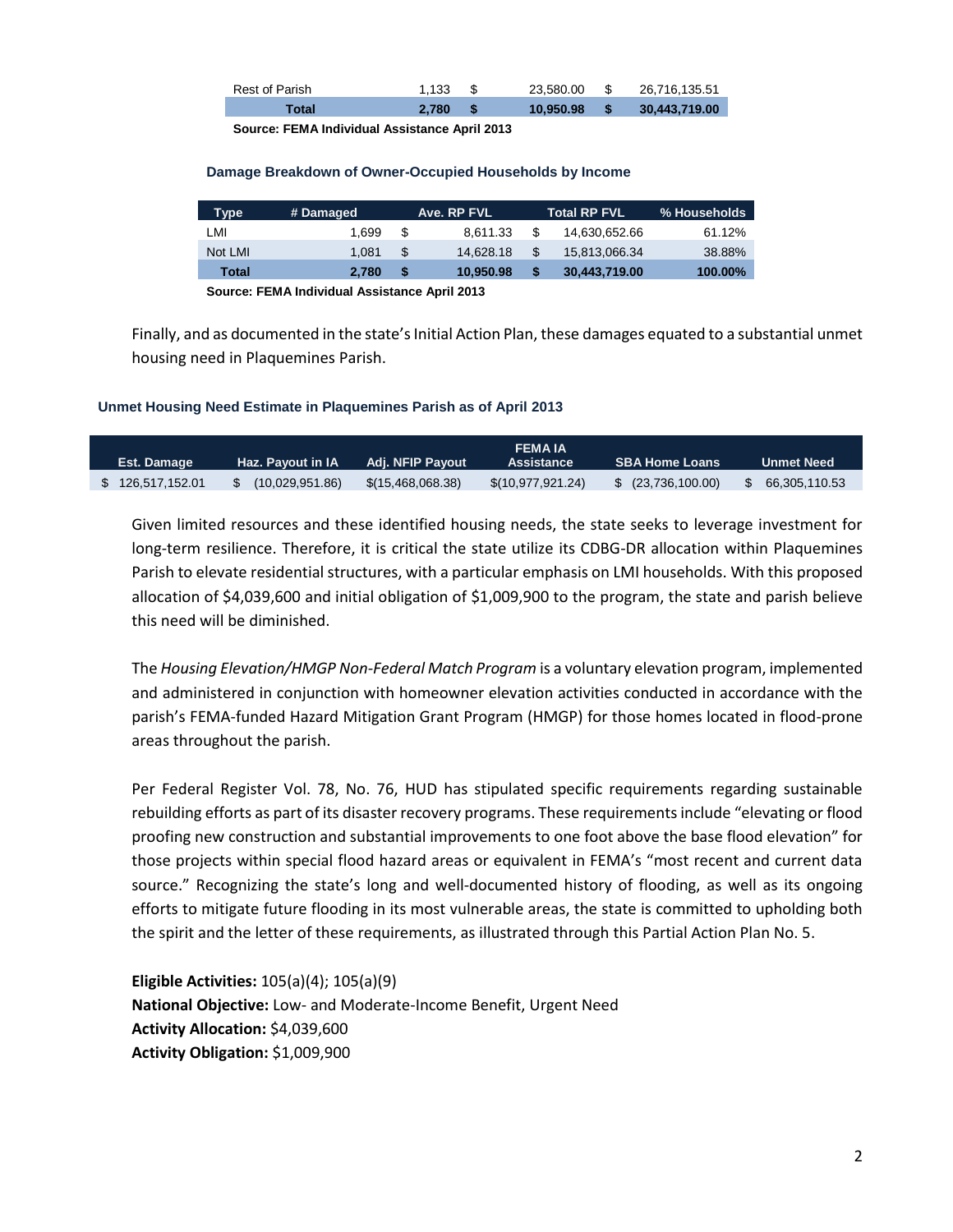### **III. Overview and Delivery**

The proposed programs will be administered through the parish, with overview, technical assistance and guidance provided by the state through the Office of Community Development-Disaster Recovery Unit (OCD-DRU) – the responsible CDBG-DR grantee – and the Louisiana Housing Corporation (LHC). Through an extensive outreach initiative, the parish has identified eligible households and will coordinate all aspects of administering the programs including applicant intake, case management and construction work, where applicable.

### **IV. Program Size**

The state will initially allocate \$4,039,600 and obligate \$1,009,900 to develop the program, but reserves the right to revise this allocation at a later date should it be warranted. Additionally, further obligations will be made as warranted via future amendments.

Assuming an average project cost of \$120,000, the cost-share amount will be an average of \$30,000. At current funding levels, approximately 134 households may receive elevation assistance through this program.

# **V. Eligible Applicants**

Eligible applicants to the *Housing Elevation/HMGP Non-Federal Match Program* are limited to Plaquemines Parish residents who have demonstrable housing elevation needs and who have been approved for an elevation assistance award through FEMA's HMGP.

# **VI. Use of Funds**

Delivery of funds will be provided in the form of a direct grant agreement between the parish and the applicant and through a construction agreement between the applicant and the selected contractor. The parish itself will submit requests for direct grant reimbursement for activities it conducts through the *Housing Elevation/HMGP Non-Federal Match Program*.

# **VII. Monitoring**

Monitoring will be performed by the LHC and OCD-DRU staff in accordance with the contracts and the OCD-DRU Monitoring Plan.

# **VIII. Overall Grant Impact**

This Partial Action Plan No. 5 allocates \$4,039,600 as a programmatic subset of the previous \$16,953,000 allocation the state made to address unmet needs in Plaquemines Parish. Additionally, this Partial Action Plan obligates \$1,009,900 to this newly-created program.

#### **Obligation/Allocation Changes to Plaquemines Parish Allocation**

| Program                                          | <b>Allocation</b> | <b>Obligated in</b><br><b>Previous Action</b><br>Plans* | <b>Obligated in</b><br><b>Partial Action</b><br>Plan No. 5 | To Be Obligated in<br><b>Future Partial</b><br><b>Action Plans</b> |
|--------------------------------------------------|-------------------|---------------------------------------------------------|------------------------------------------------------------|--------------------------------------------------------------------|
| Plaquemines Housing Assistance Program           | \$12,828,400      | \$1,100,000                                             | \$0                                                        | \$11,728,400                                                       |
| Housing Elevation/HMGP Non-Federal Match Program | \$4,039,600       | \$0                                                     | \$1,009,900                                                | \$3,029,700                                                        |
| Admin/TBD                                        | \$85,000          | \$29,000                                                | \$0                                                        | \$56,000                                                           |
| Total                                            | \$16,953,000      | \$1,129,000                                             | \$1,009,900                                                | \$14,814,100                                                       |